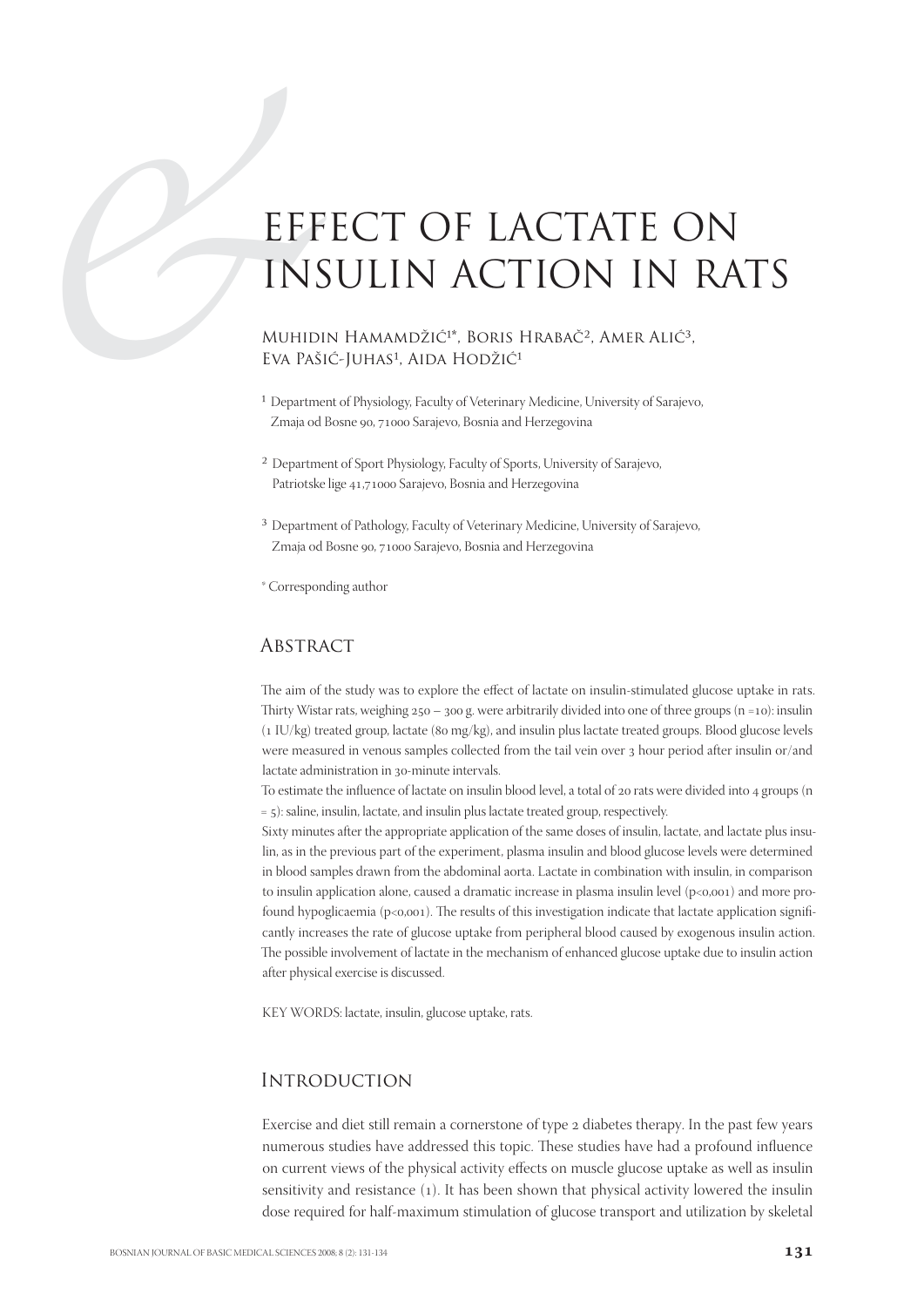muscle, suggesting that at least one of the mechanisms is enhanced insulin sensitivity, and to a lesser degree glucose effectiveness  $(2)$ . On the other hand, insulin sensitivity for glucose uptake decreases across the forearm in healthy people after a few days of continuous bed rest  $(3)$ . Similarly, early morning insulin resistance is observed in insulin dependent diabetic patients  $(4)$ . Also, it is noteworthy that lactate is the main metabolic product accumulated during muscle activity, which indicates its possible influence on insulin sensitivity and muscle glucose uptake. By contrast, some data indicate increased lactate concentration in obesity, which may play an important role in glucose transport and utilization, and deeply affect insulin sensitivity  $(5)$ . Although the molecular mechanisms are yet unclear, it has been reported that the inhibition of glucose transport and suppression of insulin stimulated glycolysis, as well as decreased insulin stimulated glucose uptake is involved in this phenomenon. It is also known that lactate suppresses glycolysis rather than decreasing insulin stimulated glucose uptake. In addition, it has been shown that lactate induced insulin resistance is associated with impaired insulin signaling and decreased insulin stimulated glucose transport in skeletal muscle. Furthermore, it has been shown that elevated lactate plasma levels directly affect β-cells in the pancreas, inducing increased insulin secretion (6). Therefore, the purpose of this study was to find out whether lactate, which accumulation regularly follows muscle activity, has any influence on insulin action upon the rate of glucose uptake in rats.

#### Materials and Methods

Wistar rats of both sexes, weighing 250-300 grams, were used for all experiments. Rats were housed in individual cages in controlled environment with a 12-h light –dark cycle, and received a standard pellet diet and water, ad libitum. All experimental procedures were approved by the Institutional Animal Care and Use Committee. Thirty rats were arbitrarily divided into one of three groups of approximately the same body weight: 1. insulin treated, 2. lactate treated and 3. insulin plus lactate treated group. After an overnight fasting and collection of control blood samples, the rats in the first group were injected subcutaneously with insulin  $(1 \text{ IU/kg})$ , rats from the group 2. intraperitoneally with lactate ( $82 \text{ mg/kg}$ ), while those from the group 3. received insulin subcutaneously and lactate intraperitoneally. The blood samples were collected from the tail vein before  $(o')$  and  $30, 60, 90, 120$  and  $180$  minutes after the respective treatment and analyzed for glucose. To investigate the effect of lactate, insulin, and insulin plus lactate treatments on plasma insulin and liver glycogen levels, four groups of rats  $(n = 5)$  were set up: control, insulin treated, lactate treated, and insulin plus lactate treated group. The control group was treated with an adequate volume of saline. Other groups were treated with insulin, lactate, and insulin plus lactate using the same doses as in the previous experiment. One hour after treatment, the animals were anaesthetized by ether and, after laparotomy, blood samples for measurement of blood glucose and plasma immunoreactive insulin were obtained via abdominal aorta puncture into heparinized syringes. Liver samples were taken for the assessment of liver glycogen level. Concentration of glucose in arterial blood and plasma was analyzed by O-toluidine method using kits purchased from "Kemika", Zagreb, Croatia. The insulin in plasma was determined radioimmunologically using human insulin as a standard. Glycogen level in liver tissue was determined by Best's carmine method. Standard statistical methods were used to analyze the data. All values are expressed as means  $\pm$  SD. Statistical significance of differences was determined by Student's test.

#### **RESULTS**

The influence of lactate on insulin activity is presented as the rate of glucose uptake from peripheral blood. The blood levels of glucose during a 3- hour period after appropriate treatment are shown in Fig. 1. Obviously, lactate application enhanced the action of exogenous insulin. The mean values of blood glucose level after insulin/lactate application are lower in comparison to that in the group treated with insulin alone, and the differences were statistically significant  $(p<0,001)$ . The application of lactate alone resulted in a significant increase in glucose blood levels  $(p < 0.001)$ . The values of plasma insulin and blood glucose in rats 60 minutes after treatment with saline, insulin, lactate, and insulin/lactate are shown in Table 1. Lactate application decreased insulin plasma levels  $(76, 6 \text{ pmol})$ dm<sup>3</sup>) in comparison to the control group (99 pmol/ dm<sup>3</sup>), but the difference was not statistically significant. Glucose blood levels increased significantly  $(p < 0.001)$ due to lactate application. As expected, insulin application decreased glucose blood levels and increased insulin plasma levels. In comparison to the value in the control group, the differences were statistically significant (p<0,001). Insulin/lactate application increased insulin plasma level (2749,6 pmol/dm<sup>3</sup>). In comparison to the values in the group treated only with insu- $\ln$  (765,4 pmol/dm<sup>3</sup>), the difference was statistically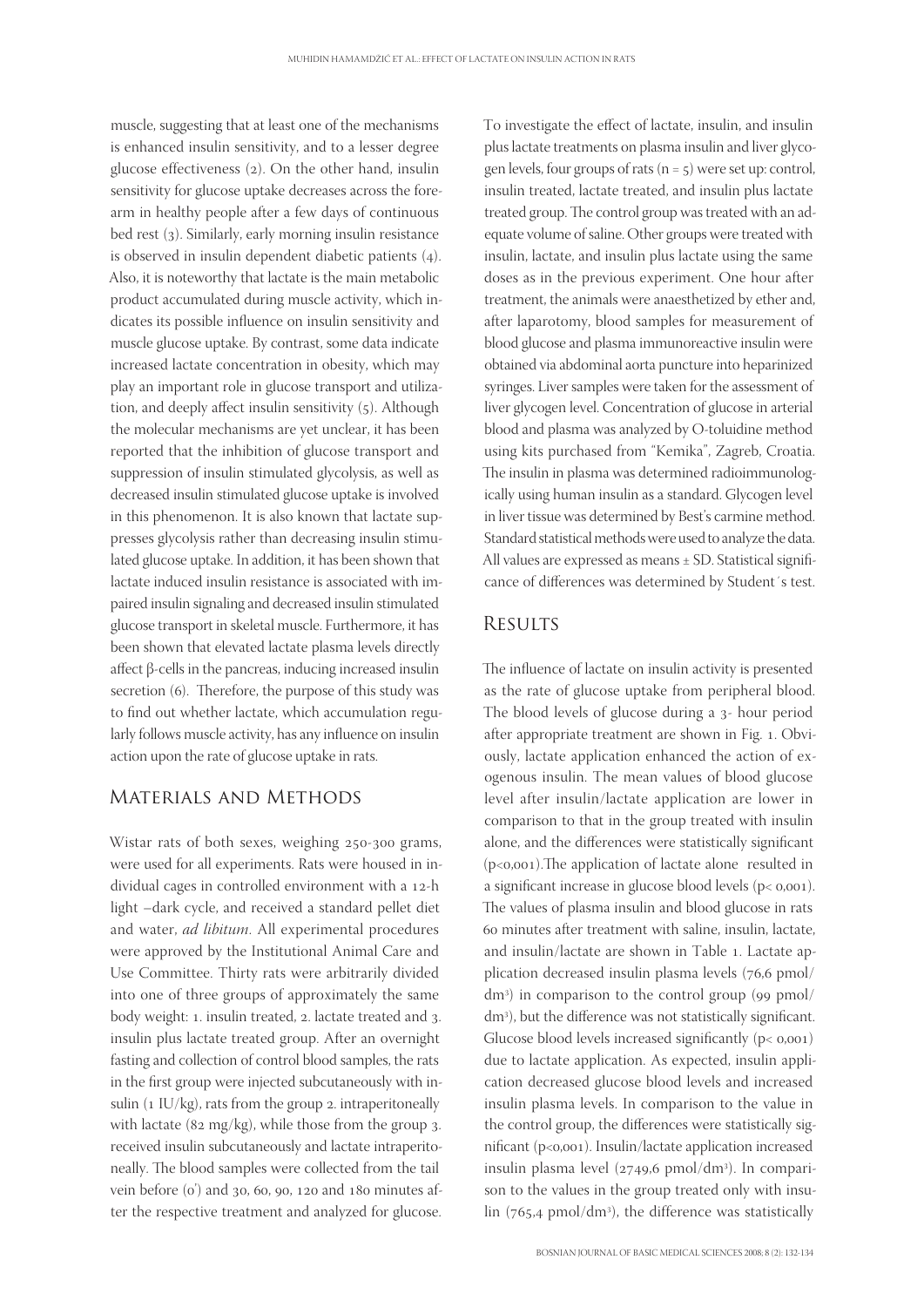

significant ( $p<0.001$ ). Glucose blood level ( $1.66$  mmol/ dm<sup>3</sup>) was significantly decreased (p<0,001) due to insulin/lactate application in comparison to the value of the group treated with insulin  $(3.72 \text{ mmol/dm}^3)$ . Table 1. The main values of plasma insulin (pmol/ dm ) and blood glucose (mmol/dm ) in rats after treatment with insulin, lactate and insulin plus lactate The liver glycogen content was approximately the same in insulin and insulin/lactate treated groups. Lactate application did not change blood pH values significantly.

#### Discussion

The results of our study in rats show that lactate injected simultaneously with insulin significantly increases insulin mediated uptake of glucose from peripheral blood (Figure ). In our preliminary experiments, where the appropriate doses of lactate were tested, the higher doses of lactate in combination with insulin caused a profound decrease of blood glucose levels, with deaths of few animals as a consequence. In available literature we could not find any data concerning such an effect of lactate. However, there are some similarities among our findings and the observations of others that vigorous exercise stimulates glucose transport and utilization, and in this effect insulin may play a permissive role  $(7,8)$ . This phenomenon is explained by enhancement of insulin sensitivity for glucose removal according to the finding that an increase of insulin sensitivity occurred after physical training in humans  $(9,10)$  and animals  $(11,12)$ . At the same time it has been suggested that skeletal muscle rather than liver, is the organ primarily responsible for increased sensitivity to insulin-induced glucose uptake during exercise  $(12)$ , which is in accordance with the results of our liver glycogen measurements. With regards to the observed increase of blood glucose level after the application of lactate alone, it is probably the consequence of increased gluconeogenesis. In this case our results are consistent with those of others. It has been suggested that lactate accomplishes this effect by suppressing insulin induced glycolysis rather than decreasing insulin-stimulated glucose uptake  $(6)$ . However, Vettor R. et al.  $(5)$  have shown that peripheral glucose disposal was significantly reduced by lactate infusion. Additionally, they have shown that in conditions characterized by increased lactate plasma levels this end product of glucose metabolism could be utilized preferentially to satisfy glucose utilization. After all, these effects of lactate are still not completely clear, and require further investigation. Based on the previous findings that in both man  $(9,10,13,14)$  and animal  $(11,15)$  physical activity reduces

| Plasma Parameter                          | Saline treated<br>$group(n=5)$ | Insulin treated<br>$group(n=5)$ | Lactate treated<br>$group(n=5)$ | Insulin+lactate treated<br>$group(n=5)$ |
|-------------------------------------------|--------------------------------|---------------------------------|---------------------------------|-----------------------------------------|
| Plasma insulin<br>(pmol/dm <sup>3</sup> ) | $99 + 66.25$                   | 765,40+179,07*                  | $76.60 + 55.72$                 | 2.749.60+1.477.89*                      |
| Blood glucose<br>(mmol/dm <sup>3</sup> )  | $4.62 + 0.52$                  | $3.72 + 0.64^*$                 | $6.16 + 0.37^*$                 | $1.66 + 0.73*$                          |

\* The differences are statistically significant in comparison to the corresponding values in the saline treated group (p<0,001).

TABLE 1. The main values of plasma insulin (pmol/dm<sup>3</sup>) and blood glucose (mmol/dm<sup>3</sup>) in rats after treatment with insulin, lactate and insulin plus lactate